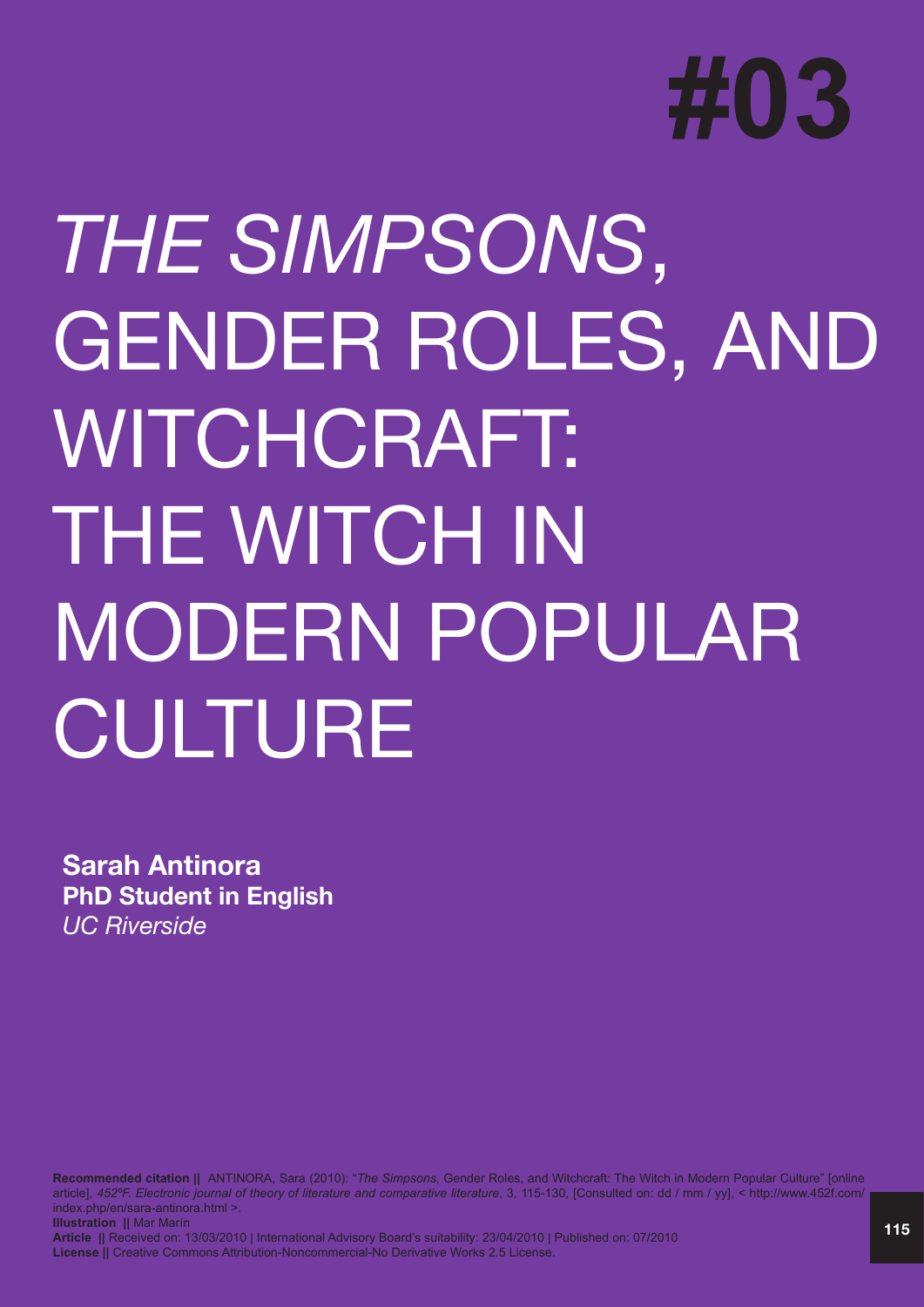



**Summary ||** This paper analyzes The *Simpsons*' use of the witch to uncover how her construction in this animated series reflects not only the current theoretical work on the witch but also the ambivalence about the role of women in modern American society. This paper posits that the original construction of the witch, as seen in current interpretation of Early Modern pamphlets and cultural artifacts, stemmed from the time period's expectations of gender. Further, The Simpsons' incorporation of the witch into its episodes reveals that many of these same gender constraints exist in modern culture.

**Keywords ||** Popular Culture | Witchcraft | *The Simpsons* | Gender Roles | Feminism.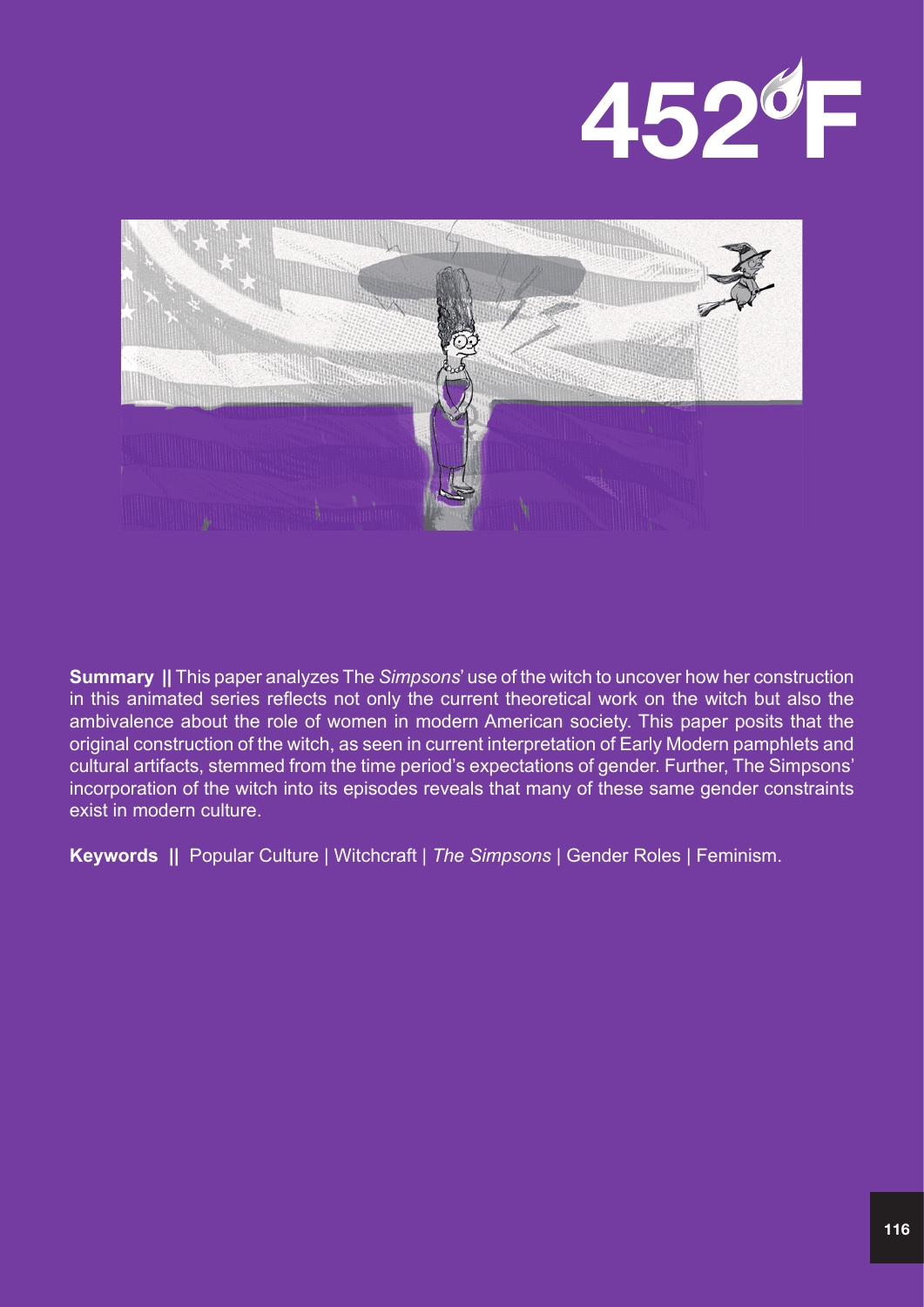# **0. Introduction**

A young girl, of approximately the age of eight, enters her living room completely decked out in her well-constructed Halloween costume. Wearing her black pointy hat, buckle shoes, black dress, striped socks, and a cape, while carrying the prerequisite wand, both the audience and her friend immediately recognize her as being dressed as a witch. Her friend has always had a crush on her, and he attempts to impress her by complimenting her outfit: «I like your witch costume, Lisa». A look of indignation immediately transforms her face, as she retorts, «I'm not a witch; I'm a Wiccan. Why is it that when a woman is confident and powerful, they call her a witch?» («Treehouse of Horror XIX», 2008)

By now, most readers would recognize the little girl questioning the construction of the witch as none other than Lisa Simpson, from the long-running animated sitcom *The Simpsons*<sup>1</sup> . This particular scene stems from the series' annual Halloween episodes, a collection of three vignettes entitled «Treehouse of Horror», and while the recurring characters of *The Simpsons* are allowed to engage in both fantastic and phantasmal scenarios in these episodes, they ultimately do not stray from their traditional roles. Hence, while Lisa takes on the characteristics of Lucy from *Peanuts* in this wonderful parody entitled «It's the Grand Pumpkin Milhouse» (2008), her question is very much in keeping with the values normally attributed to her in the series—that of the outspoken feminist with a thirst for knowledge.

As both the longest-running sitcom and animated series on American television, *The Simpsons* serves as the primary representation of modern American culture, especially as it has functioned as a satirical look at the American middle-class family. As an animated series, the series has always been allowed to take liberties and play with the conventions of a sitcom in order to make its pointed comments concerning modern culture. Yet, it is in the series' incorporation of the fantastic, and the witch in particular, that has allowed it to make its more significant statements regarding sexual politics and gender expectations. The female characters accused of witchcraft or presented as witches not only comment on how the witch is constructed in modern popular culture, but also how issues of gender roles and expectations complicate that construction. For example, casting «The Crazy Cat Lady» as a witch allows the audience to transpose the characteristics normally associated with this character to the idea of «witch». This proves true with the many presentations of the witch throughout the series, whether it is with Marge Simpson, Patty and Selma Bouvier (Marge's sisters), Lisa, or even baby Maggie. *The Simpsons* reflects (and reinforces) the construction of the witch, drawing on the characteristics first associated with it during the

#### **NOTES**

1 | I say «most readers» due the series' longevity and popularity. As Matthew Henry notes, *The Simpsons* now holds the record as both the longest-running animated primetime program and sitcom in American television history (2007: 273). Additionally, the McCormick Tribune Foundation reported in 2006 that almost a quarter of Americans can name all five members of the Simpson's household. While the report finds this fact disturbing, especially in relation to the questions in which the respondents did not fare as well, the report's findings indicate not only the series' popularity, but also its importance as a cultural artifact. McCormick Tribute Freedom Museum. «Characters from The Simpsons More Well Known to Americans than Their First Amendment Freedoms, Survey Finds», *McCormick Freedom Project*, [3 Dec. 2009], <http:// mccormickfoundation.org/ news/2006/pr030106.aspx>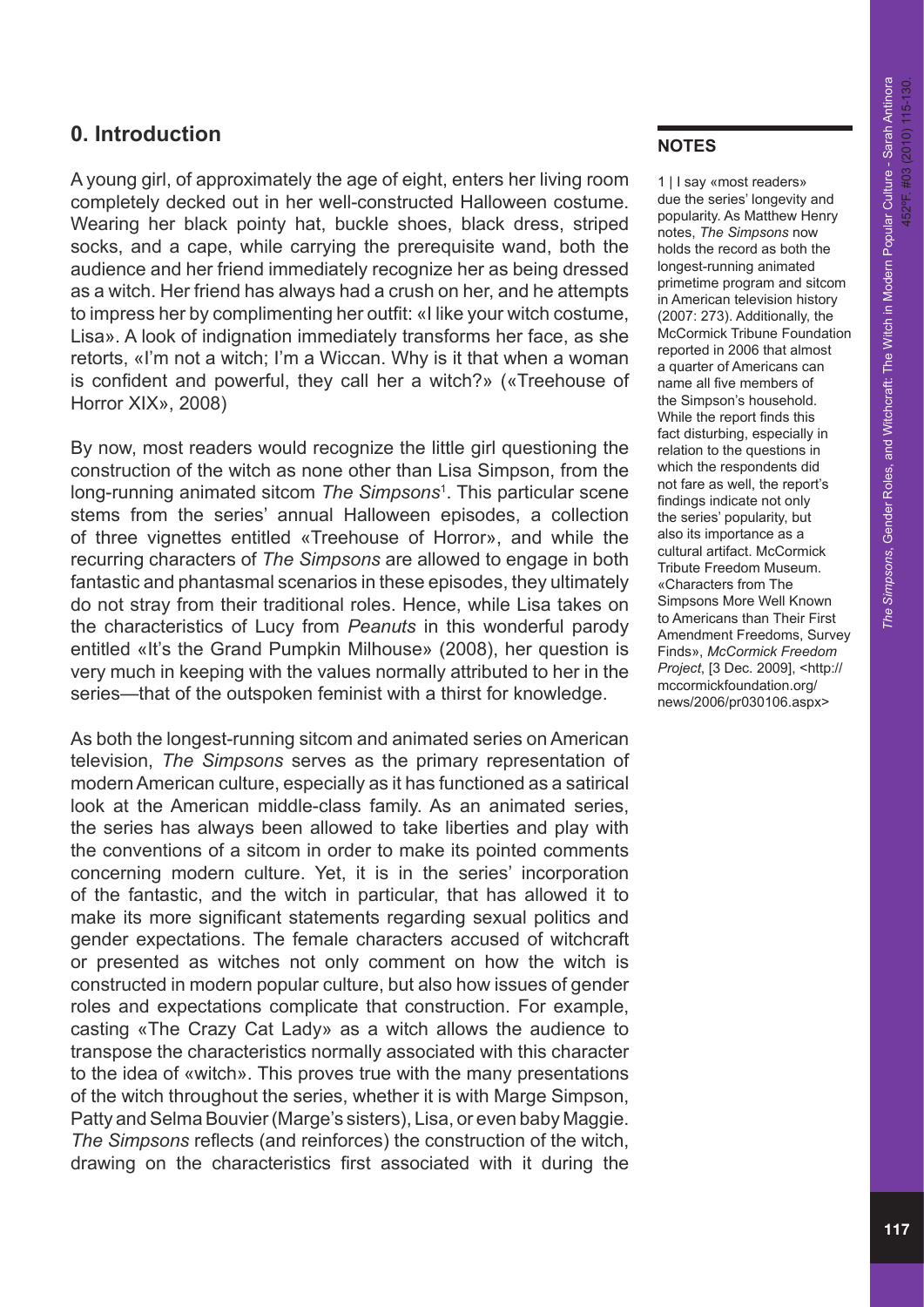Early Modern period in conjunction with more recent popular culture references such as *The Wizard of Oz* (1939) and *Bewitched* (1964- 1972). Yet, the series also comments on the gender implications of that image. Therefore, I will be examining the ways in which *The Simpsons* has attempted to answer Lisa's question concerning the role of gender in witchcraft and witch accusations, and propose that the various «answers» posed by the series actually mirror not only current theoretical work on the witch but also reflect the ambivalence about the role of women in modern American society.

# **1. «I've grown a costume on your face» from «Treehouse of horror XVI»**

The third vignette in the 2005 Halloween episode offers perhaps the most conventional representation of the witch in *The Simpsons*' history. For that very reason, it is a good place to begin this analysis, as it portrays the witch according to her most popular construction and presents a theory of the gender question that is also widely-held. The segment opens with Springfield holding a Halloween costume contest. In the crowd, Lisa can be seen dressed as Albert Einstein, Dr. Hibbard as Dracula, Ned Flanders as a flower, and, most notably, little Maggie as a witch (whose costume is only clear from her pointy black hat; otherwise, she is dressed in her traditional blue nightgown). On the steps of the town hall, Mayor Quimby announces a woman who strongly resembles the recurring character widely known as «The Crazy Cat Lady» dressed in a witch's costume as the winner. However, when asked her identity, she is forced to admit that she is not wearing a costume, saying: «I'm a real witch». The town's people, who by the way are in no way shocked by the existence of a witch, are outraged that she has cheated and they rescind her prize—a \$25 gift certificate to Kwik-E-Mart, which its owner Apu readily admits is not enough to purchase anything in the store<sup>2</sup>. In her anger, she casts a spell on everyone who lives in Springfield, forcing them to «become the guise [they] don». Instantaneously, Marge becomes a skeleton, Bart a wolf man, and Grandpa Abe a gorilla. As most in the town are distressed by this turn of events, Lisa as Einstein sets out to find a solution. When Maggie, now dressed in a complete witch's costume, is able to move objects with a spell, Lisa realizes that Maggie has the power to conduct counter-magic and undo the hex. Unfortunately, Maggie has no interest, or understanding, of the real issue at hand, and instead turns everyone into a pacifier—her true desire. The episode ends as she flies off on her broom, witch «dust» surrounding her, and the *Bewitched* theme music playing in the background.

#### **NOTES**

2 | Note that this slight against the witch, although petty, is deemed important enough to conduct *maleficium*. Sharpe notes that «however trivial the altercation», it could be viewed as the instigation of black magic (1996: 62).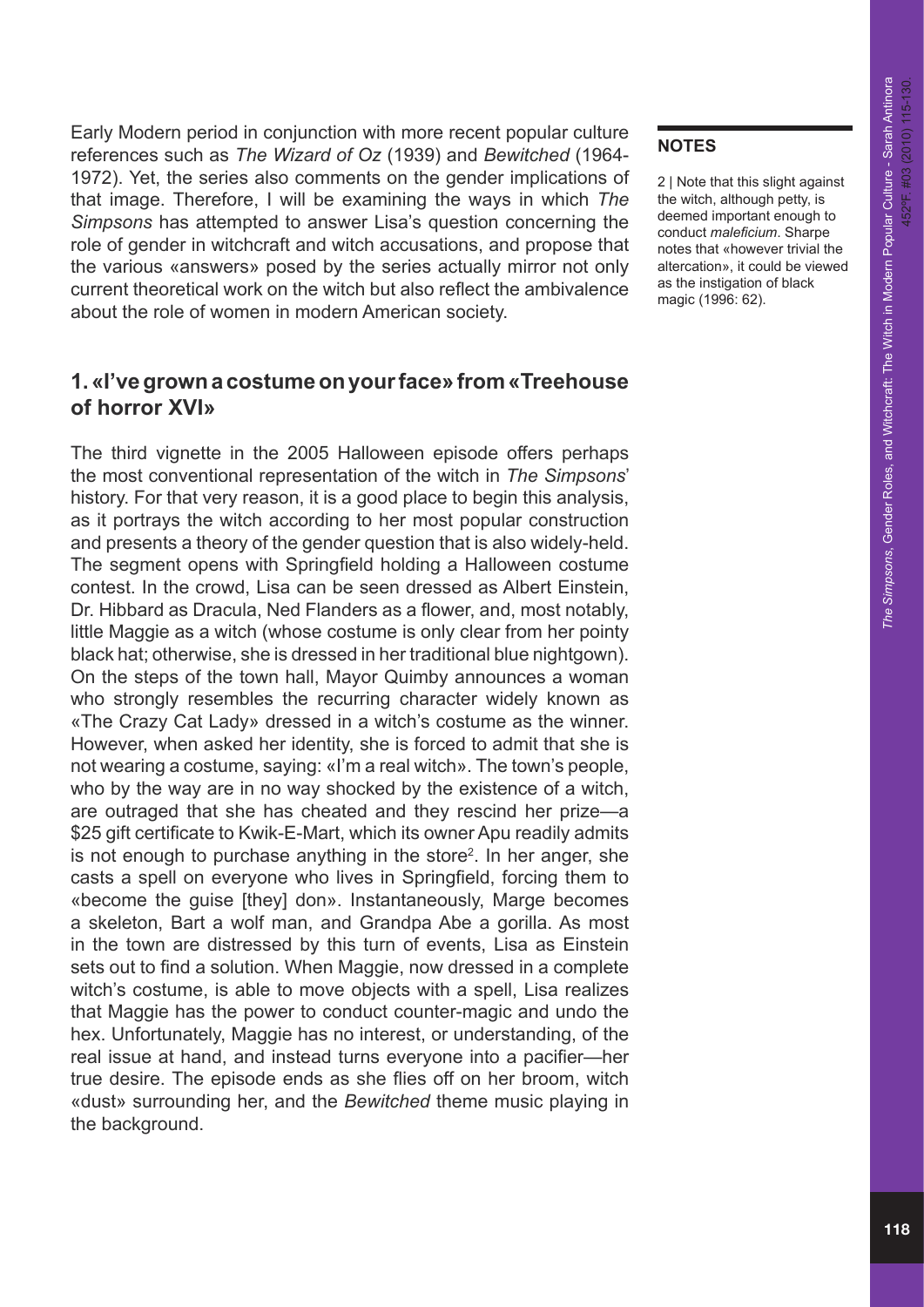«The Crazy Cat Lady» as a character reveals a great deal about the figure of the witch<sup>3</sup>. She lives alone and is always depicted with at least one cat attached to her body. I use the word «attached», because she does not hold the cat; instead it appears to hang from various parts of her person. However, it is also a misnomer to use the word «cat», for in nearly every appearance of this character a multitude of cats are attached to her. A freeze-frame of the 2009- 2010 opening credits shows at least nine cats hanging from «The Crazy Cat Lady». While the representation of this character plays with the modern stereotype of a «cat lady», or a spinster woman who only has cats to give her love, it is also difficult to dismiss this particular example as representative of the «familiar».

As John Sharpe notes in his *Instruments of Darkness: Witchcraft in Early Modern England*, the notion of the familiar is perhaps one of the most identifiable characteristics associated with the witch. This familiar, usually in the form of a toad, cat, or dog, was assumed to be a demonic spirit, capable of performing *maleficium* on behalf of the witch (1996: 71). However, it was believed that the familiar was only willing to conduct the *maleficium* in exchange for human food sometimes in the form of animals such as chickens, but more often in the form of human blood. As Deborah Willis explains, the familiar «would suck greedily from the witch's mark or teat—sometimes described in great detail as a nipplelike protuberance» (1995: 52). Therefore, to return to «The Crazy Cat Lady», the cats' attachment to her body can be read as familiars merely feeding upon her blood<sup>4</sup>. This idea is further supported in her representation in «I've Grown a Costume on Your Face», as the warts on her face, often used as evidence for a witch's mark, are much more clearly visible in this episode. As Barbara Rosen explains «This mark […] gradually becomes the outstanding 'proof'» of not only the existence of a pact with the devil but that the accused woman is in fact a witch (1991: 17). Hence, *The Simpsons* clearly portrays «the real witch», as portrayed by «The Crazy Cat Lady», as one that is not only easily identifiable as a witch to the modern audience but is also grounded in two of the most important aspects of the Early Modern construction of her—the familiar and the mark.

However, the representation of «The Crazy Cat Lady» also supports one of the common explanations posited to account for witch accusations and why women in particular were the main targets. One analysis of the surviving Early Modern pamphlets depicting the witch trials notes that the accused was most often an «economically marginalized» elderly woman, without the influence of a husband and with a reputation for «doing ill» (Sharpe, 1996: 63). Her age becomes a factor as she has probably outlived her husband, if she had ever married to begin with, and is now unable to support herself financially. She, hence, becomes a burden on her neighbors, as she

#### **NOTES**

3 | The name of «The Crazy Cat Lady» has been revealed to be Eleanor Abernathy. However, this revelation did not occur until «Springfield Up» (2007). This is the only episode in which her true name is used.

4 | This idea of the feeding of the familiar as indicative of the maternal, especially as discussed in Willis's *Malevolent Nurture*, will be explored more thoroughly in the discussion of «Easy Bake Coven».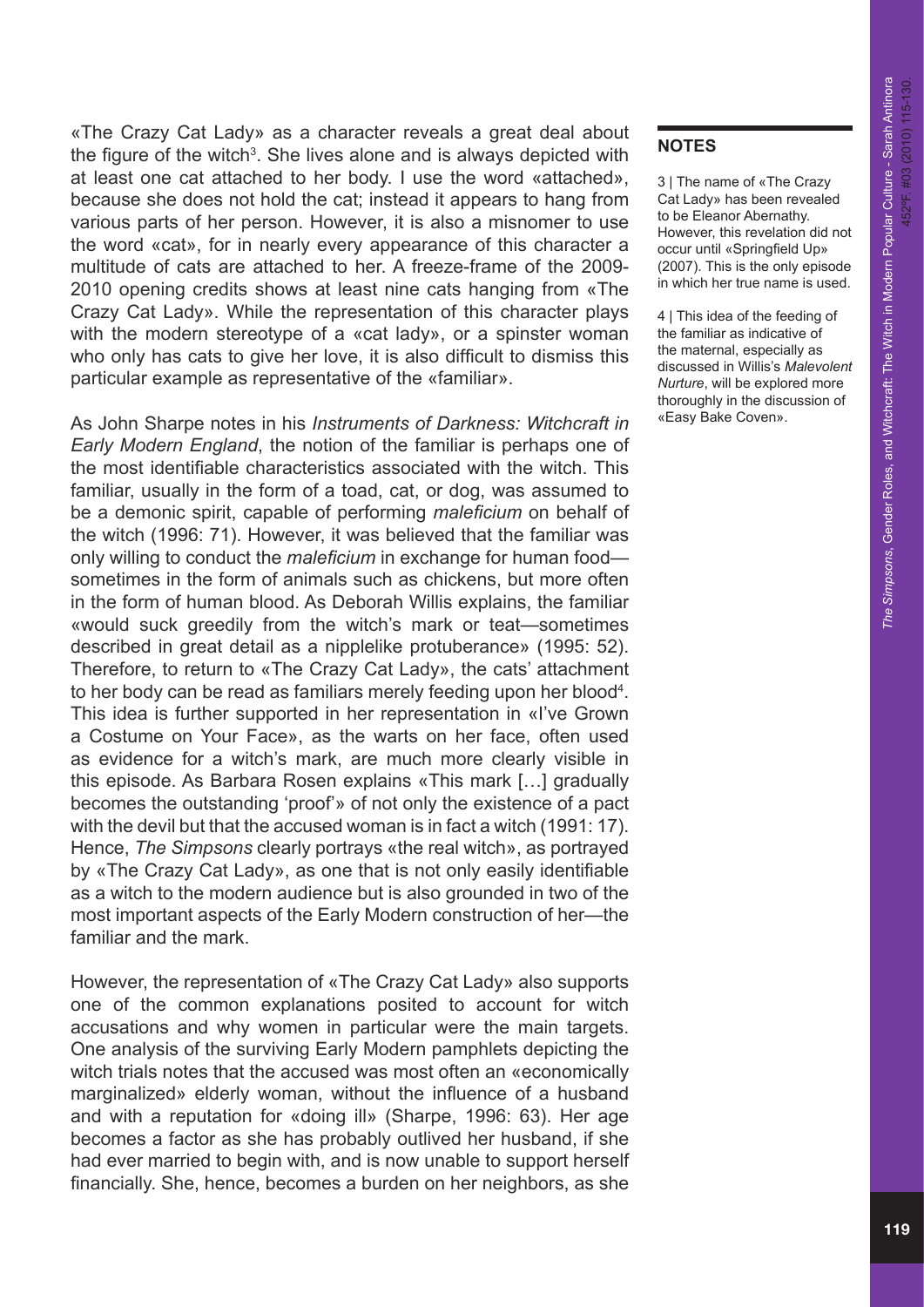requires their charity in order to survive. Sharpe also states that the accused does not attend church regularly and is often heard scolding or cursing her neighbors (1996: 63). The woman described here is one living outside of normative gender expectations, and, as such, is a threat.

There is perhaps no greater threat in the town of Springfield as «The Crazy Cat Lady». With a given age of 78 and having lived as a single woman for her entire adult life, it is interesting that the series depicts her as not only a «cat lady,» but as a «crazy» one. She is discussed as being mentally ill in numerous episodes; however, the audience learns in «Springfield Up» that this is due to stress. Yet, this stress is caused from having entered into the male-dominated public spheres of law and medicine. By the age of thirty-two she had bonded with her first cat, in a downward spiral of mental illness, to never find a male companion. Most of what she says is unintelligible, and, yet, the few words that are clear are always curses<sup>5</sup>. As Mary E. Wiesner explains, women living without male figures—whether they be husbands or fathers—were «more suspect in the eyes of their neighbors» (2000: 268). While Wiesner refers here to the women accused of witchcraft during the Early Modern era, it is interesting that *The Simpsons*, a reflection of modern views regarding gender roles, chooses to portray this woman as «crazy»—crazy for being unattached to a man and attempting to enter into male-dominated fields of work. And while the series' focus on gender expectations will be discussed more in-depth in relation to Patty and Selma, the show often aligns single, elderly women with witchcraft in the same manner described by Wiesner.

## **2. «Easy bake coven» from «Treehouse of horror VIII»**

This segment of the eighth Halloween episode serves to explain the beginnings of Halloween traditions. While the episode's faithfulness to the origins of the holiday is slim at best, it does prove very faithful to the context of the witch trials of the 1600's, especially in the American colonies. The vignette parodies the Salem witch trials; however, the motivations for the accusations and the construction of the witches themselves overlap with their Early Modern English counterparts. «Easy Bake Coven» (1997) takes place in the town of «Spynge-Fielde» in 1649 A.D. It begins with three women tied to stakes, surrounded by townspeople holding torches. Those being condemned as witches, referred to as «hags», represent the various types of women accused in the Early Modern period. Luann Van Houten, Milhouse's mother, is a character who in the series has recently left her husband. Mrs. Hoover, Lisa's second grade teacher, is viewed as a spinster, although being far from elderly.

#### **NOTES**

5 | The age of «The Crazy Cat Lady» is in dispute, though. While official sources put out by *The Simpsons*' creators place her age as 78, «Springfield Up» indicates that she went to high school with Homer Simpson. The notion of her craziness is also controversial, as the «medicine» she takes is revealed to be Reese's Pieces in «Homer and Ned's Hail Mary Pass» (2005).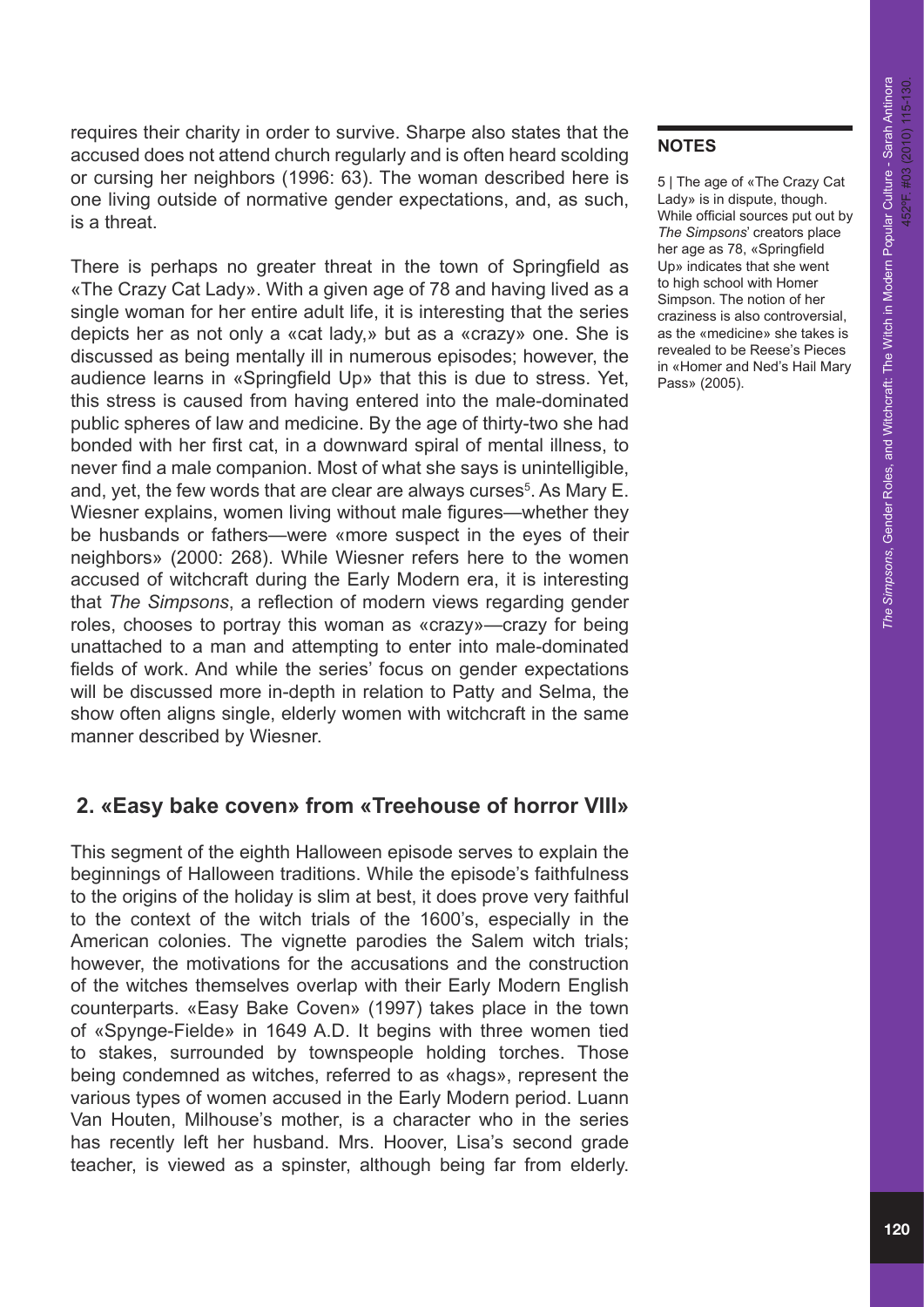Agnes Skinner, the town principal's mother, is portrayed as overtly sexual and over-sexed, even dressing in Jennifer Lopez's famous Grammy Awards dress in «Gump Roast» (2002). Again, while the three women here are dressed in American Colonial attire, their conventional characteristics speak to how the image of the witch is constructed, both in the Early Modern and modern popular culture6 . While Hoover's spinsterhood has already been explained as a threat, Van Houten's and Skinner's association with insatiable sexuality is equally problematic. As Wiesner explains, sexual intercourse was viewed as a means to produce children, not as a source of pleasure (2000: 273). As Van Houten has left her husband in order to pursue sexual pleasure outside of marriage, and Skinner would be an example of a sex drive that has increased due to her age (a commonly-held belief according to Wiesner), then it becomes clear that these particular female characters are chosen to portray witches to highlight the witch's association with female sexuality.

While most of the townsfolk are eager for the burning of the witches to begin, two female characters question the events. When Lisa challenges the proceedings, she is accused of «witch talk» and immediately retreats. However, her mother Marge speaks out against the town's need to conduct these trials, and is immediately accused of being a witch. Although the first accusation comes from Moe, the most convincing evidence comes from a woman in the crowded town hall, yelling, «How come your laundry is much whiter than mine?» It is notable here that this voice is female, as the myth of the witch trials, or what Mary Daly called «The Burning Times», is that of the male persecutor and the female victim. Yet, *The Simpsons* presents women as having a more active role in the accusations, mirroring more closely the argument put forth by Diane Purkiss in *The Witch in History: Early Modern and Twentieth-Century Representations*. As she states, «The theory that witch-hunting equals misogyny is embarrassed by the predominance of women witnesses against the accused» (1996: 92).

 «Easy Bake Coven» does not portray a conventional witch trial one of which will be discussed in «Rednecks and Broomsticks» (2009). Instead, as Rosen notes, later into the era of witch-hunting, townspeople would take the law into their own hands, believing the law to be «skeptical» (1991: 29). While the most common test would be the water-ordeal, this episode takes the test to an even further extreme. In order to give her «due process», they hand Marge a broom and push her off a high cliff. If she flies, she will be confirmed as a «bride of Satan»; if she falls, she «dies a Christian death». While the episode demonstrates the absurdity of this test, it also alludes to witch-hunting's link with Christianity. This is even more provocative as Ned earlier indicated that seventy-five witches had already been processed in order to «show God whose side we're on». While the

#### **NOTES**

6 | While it is important to refrain from conflating witch trials and the image of the witch from two different eras and geographical locations, the focus here will be on elements that overlap between American Colonialism and Early Modern.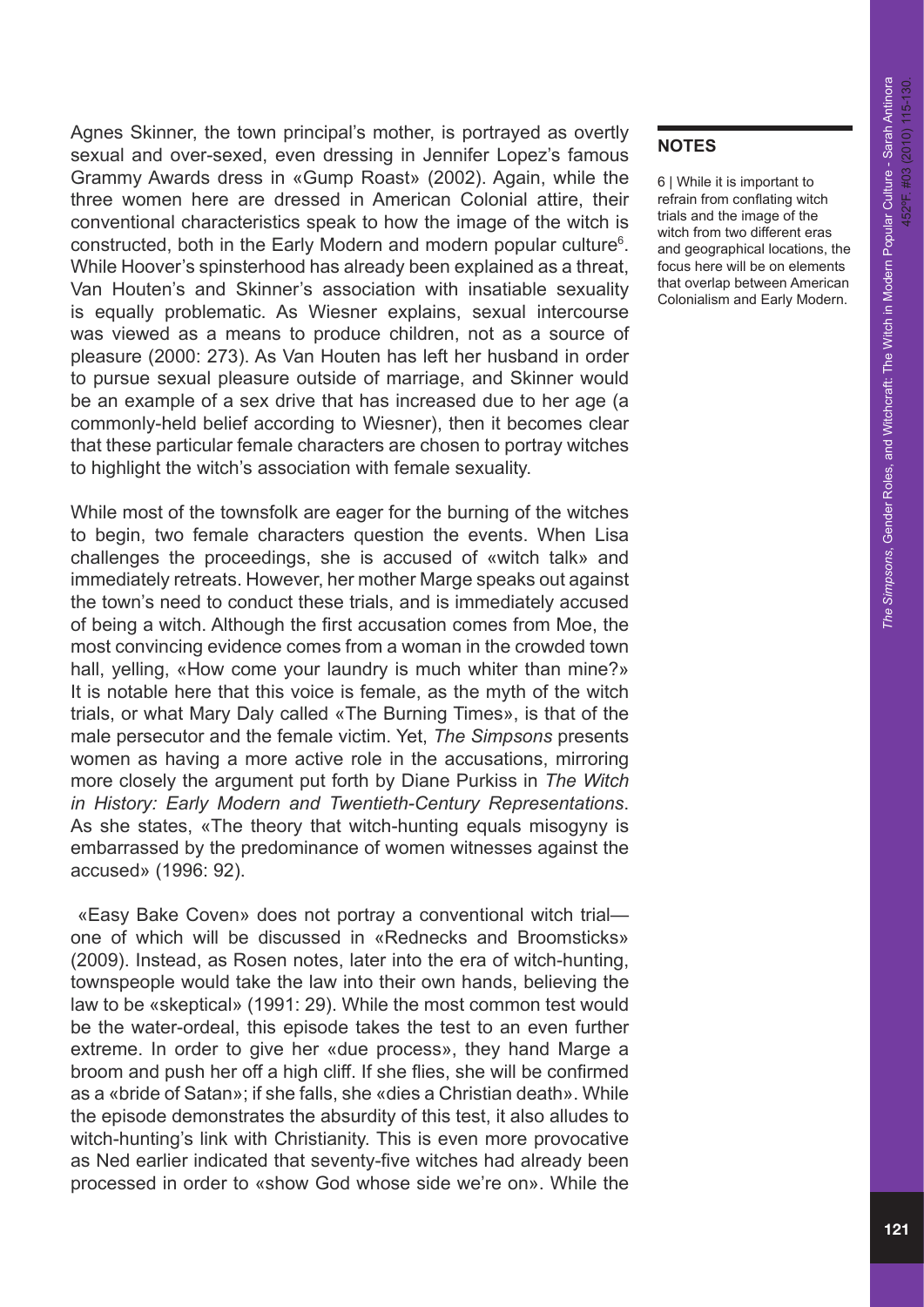religious issues regarding what constituted «Christianity»—whether the true religion was Protestant or Catholic, and how that controversy influenced witch-hunting—is an important one, it is ultimately too large to tackle in a project of this scale. However, the idea of witchhunting as a Christian cause, alongside the witch's link with the devil, is intrinsically tied to the construction of the witch's image. These references allow viewers to understand the witch as not only demonic but as engaging in sexual intercourse with the devil, harking back to the Early Modern notion that «the witch-cult entailed sexual relations with the Devil himself» (Rosen, 1991: 17).

At first it appears that Marge has fallen to her death, but then she flies out of the canyon, her skin having turned green and her hair having turned black to simulate the witch's hat. To complete this image of her as a witch, she also is seen with familiars, although hers are the bats that inhabit her hair. She admits that she has been practicing witchcraft, naming various examples of *maleficium* such as killing livestock, souring sheep's milk, and making shirts «itchy». Two of these examples can be directly seen in pamphlets documenting the witch trials of the Early Modern period. For example, in *Witches at Chelmsford* from July of 1566, Mother Waterhouse confesses to having cows drowned and spoiling butter (Rosen, 1991: 76). Yet, even the «itchy» shirts demonstrate that the type of *maleficium* employed by Marge is of the domestic sphere, highlighting Purkiss's argument that accusations of witchcraft may have more to do with « [negotiating] the fears and anxieties of housekeeping and motherhood» (1996: 93).

Marge joins her sisters Selma and Patty in the forest, and it is clear that black magic runs in the family. As Marge nears the two others in the midst of creating a potion in a boiling cauldron, the sisters engage in a heated debate about how much «eye of newt» should be used. This reference to Macbeth permanently links the three Bouvier sisters with the Weird Sisters, or witches, of Shakespeare<sup>7</sup>. While *Macbeth* and *The Simpsons* will be further explored below, the placement of Selma and Patty as witches is vital to this discussion. Marge's sisters have been linked with the image of the witch in three of the four episodes discussed here, and again it is the series' portrayal of them throughout its run that complicates the idea of the witch.

Selma and Patty are Marge's twin sisters; being almost impossible to distinguish from each other, it is Selma who has her hair parted in the middle. With their hyper-masculine voices, refusal to shave their legs, and manly features, the sisters on physicality alone fit the stereotype of the witch as outside gender expectations. They are also perceived as a neighborly nuisance, especially by Homer. However, Patty and Selma are economically and socially independent—although maybe not from each other, and it is that very independence that enhances

#### **NOTES**

7 | «Eye of net, and toe of frog,/ Wool of bat, and tongue of dog./ […]/ For a charm of powerful trouble,/ Like a hellbroth, boil and bubble» (4.1.14- 15,18-19).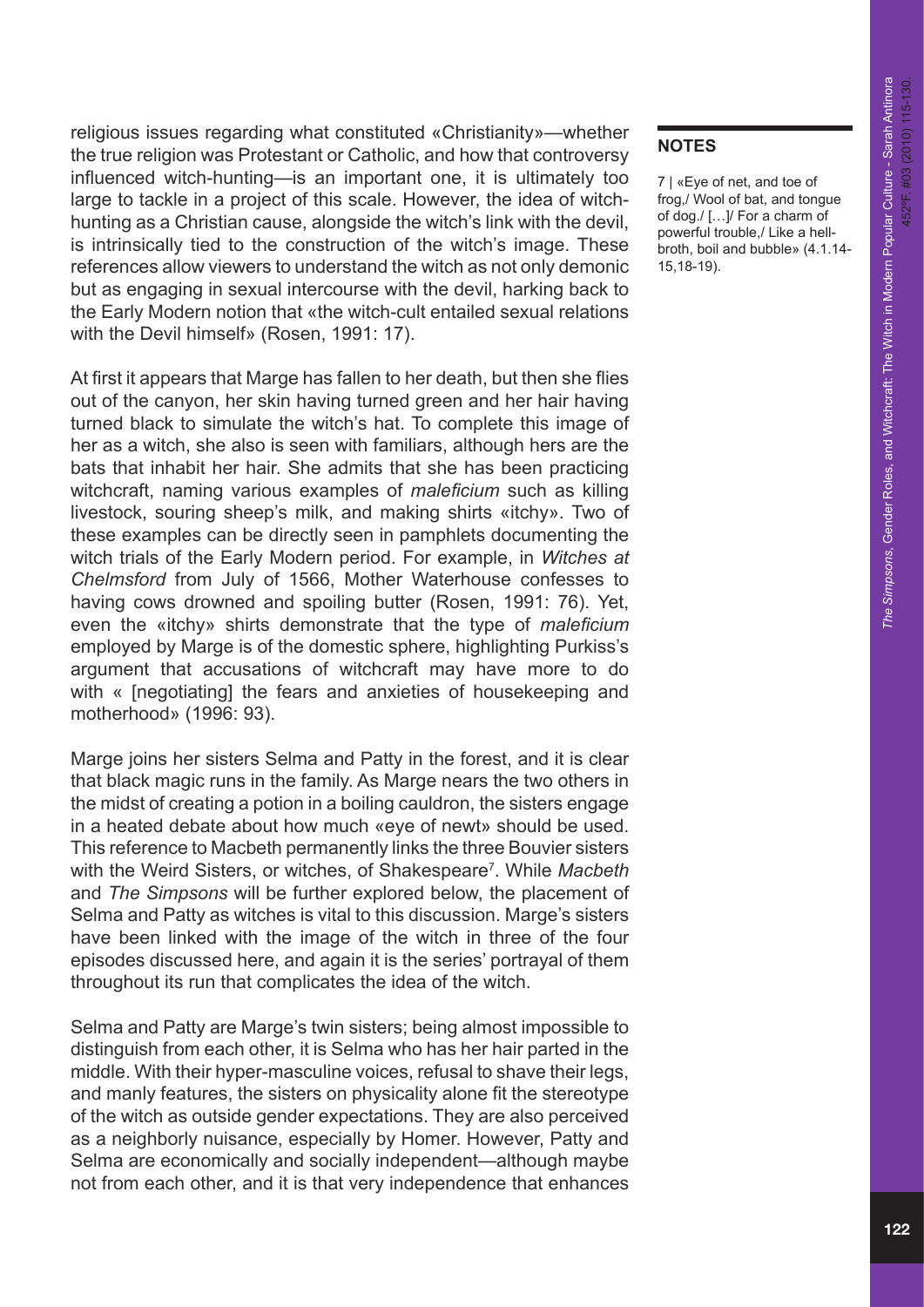the construction of the witch in *The Simpsons*. Patty for example comes out as a lesbian in «There's Something about Marrying» (2005). Although clues about her sexual orientation had been dropped since the series' inception (as they have been for Mr. Smithers), she is the only recurring openly gay character on the show. She even plans to marry a woman she has fallen in love with, but rejects «her» when she learns that he is only pretending to be female to play in the LPGA. While this episode comments extensively and with complexity on both same-sex marriage and homosexuality, it is important for this discussion that Patty has chosen to live a life without a man. She is a logical representation of the witch in the series, for she is truly, as Wiesner states, a woman «unattached to a man» (2000: 268).

Selma, on the other hand, has been divorced twice. While living without a man also links her to the image of the witch, it is her desire for motherhood that complicates the image. In «Selma's Choice» (1993), Selma discusses her lack of children as an «emptiness» in her life. Matthew Henry, in his «Don't Ask Me, I'm Just a Girl», views this episode, which follows Selma's decision to not be artificially inseminated, as one that challenges «nuclear family 'norms'», and champions a «woman's right to choose» (2007: 282). However, Selma's lack of a child to nurture, accompanied by her association with the witch, supports Willis's argument of «malevolent nurture». Willis points out that the accused witch is usually postmenopausal, and therefore unable to have a human child of her own. This anxiety, existing within her own body, causes her to «misdirect» her need to nurture towards the devilish imps, or familiars, that she feeds (1995: 33). In contrast, the victims of a witch's *maleficium* are often children, thereby allowing for a distortion of motherhood to be seen in the witch. As Willis explains, «She is a nurturing mother to her brood of demonic imps but a malevolent antimother to her neighbors and their children» (1995: 34).

As the remainder of this episode explains not only the origins of trick or treating, but also the association of child-eating with the witch, it can be seen that *The Simpsons* offers a complex notion of the witch as «mother». For, after viewing in the cauldron a discussion between Ned Flanders and his wife Maude, the three sisters devise a plan to eat the children of the town, since that is what the couple most feared. Although they later decide that scaring neighbors into giving them treats is not only more fun but tastier than eating human children, it is revealed that the Flanders home was not their first stop—and that many children in the town had already perished at the hands of the witches. While theories regarding the gender implications of witchhunting have sometimes revolved around the number of deaths of children during this time period, and the finding of scapegoats in midwives, famously posited by Mary Daly and discounted by Diane Purkiss, the episode is referencing the image of the «night-flying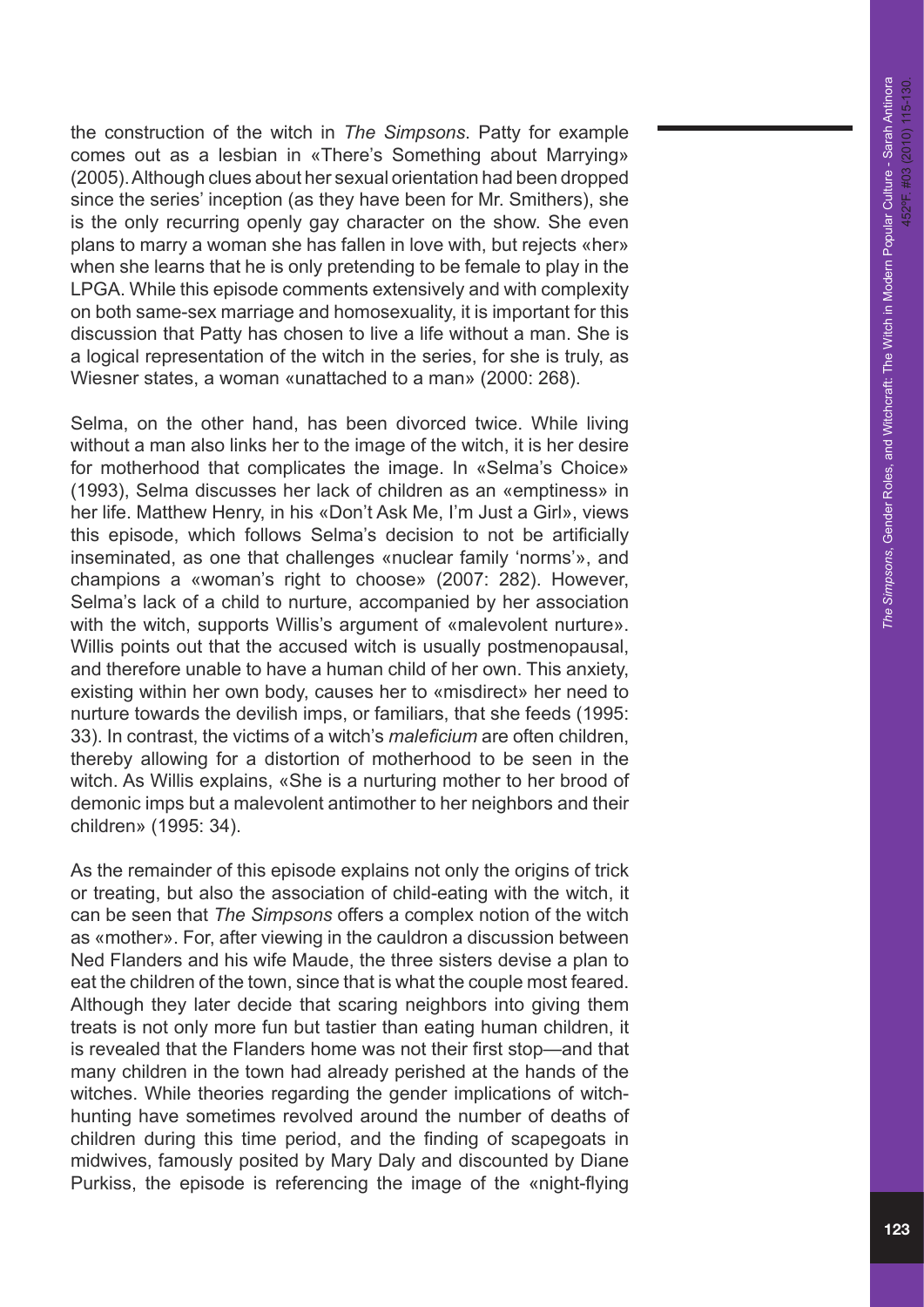cannibalistic female witch» (Sharpe, 1996: 15). And, by repeatedly placing Selma in the role of the witch, the series must also thereby be complicating this debate with the idea of the «anti-mother».

## **3. «Rednecks and Broomsticks»**

The most recent *The Simpsons* episode to deal with witchcraft, «Rednecks and Broomsticks» (2009), presents a complex figure of the witch. It debunks many of the myths and stereotypes often associated with witches (most of which the series has reinforced in previous episodes), establishes witchcraft's association with nature, and centers on the phenomenon of women who embrace the identity of the witch. As this is a full-length episode, as opposed to the vignettes seen in the Halloween episodes, there is a subplot, which at times seems tangential to the witchcraft theme, but in typical *The Simpsons* fashion, neatly converges with the main plot in the end.

After getting into a car accident and being rescued from a frozen lake, the Simpsons clan spends time with the town «rednecks». While Homer becomes involved in a moonshine enterprise, Lisa plays hide and seek with two of the Spuckler children. Unfortunately, the two children cannot count to one hundred, and Lisa is left hiding in the forest well into the night. She happens upon three cloaked young women conducting a chant over a boiling cauldron, and, while at first frightened, eventually becomes intrigued by their Wiccan beliefs<sup>8</sup>. Once their cloaks are removed, the women are revealed to be average-looking teenagers, although with lots of black eyeliner and pink-dyed hair. When Lisa expresses relief that they are not «witches», one responds that «technically» she is one, but they do not fly around on broomsticks «and things like that». This episode, therefore, becomes the first in which the physical image of the witch is challenged. Lisa learns of the esbat ritual, the influence of Lilith, and the communion of nature emphasized in Wicca, some of which she learns from «Wiccapedia». While some of these elements define the differences between witchcraft and Wicca, the episode highlights the overlap, mirroring the theory that witch-hunting may have originated in the attempt to eliminate pagan practices.

While previous episodes often reinforced the stereotype of the witch, «Rednecks and Broomsticks» problematizes it. For example, when Bart sees Lisa viewing a website with a pentagram on it, he is excited to learn that she is coming «over to the dark side». However, he then proclaims that she is too young to be a witch—that certain steps must be followed: college anorexia, failed marriages, career disappointments, a failed pottery shop, and then, once old and alone, a commitment to witchcraft. Bart is integrating two disparate

#### **NOTES**

8 | There is an anachronism here in that Lisa claims that she knows little of Wicca and confuses it with witchcraft. Yet, this episode appears after her declaration of dressing as a Wiccan instead of a witch in «Treehouse of Horror XIX».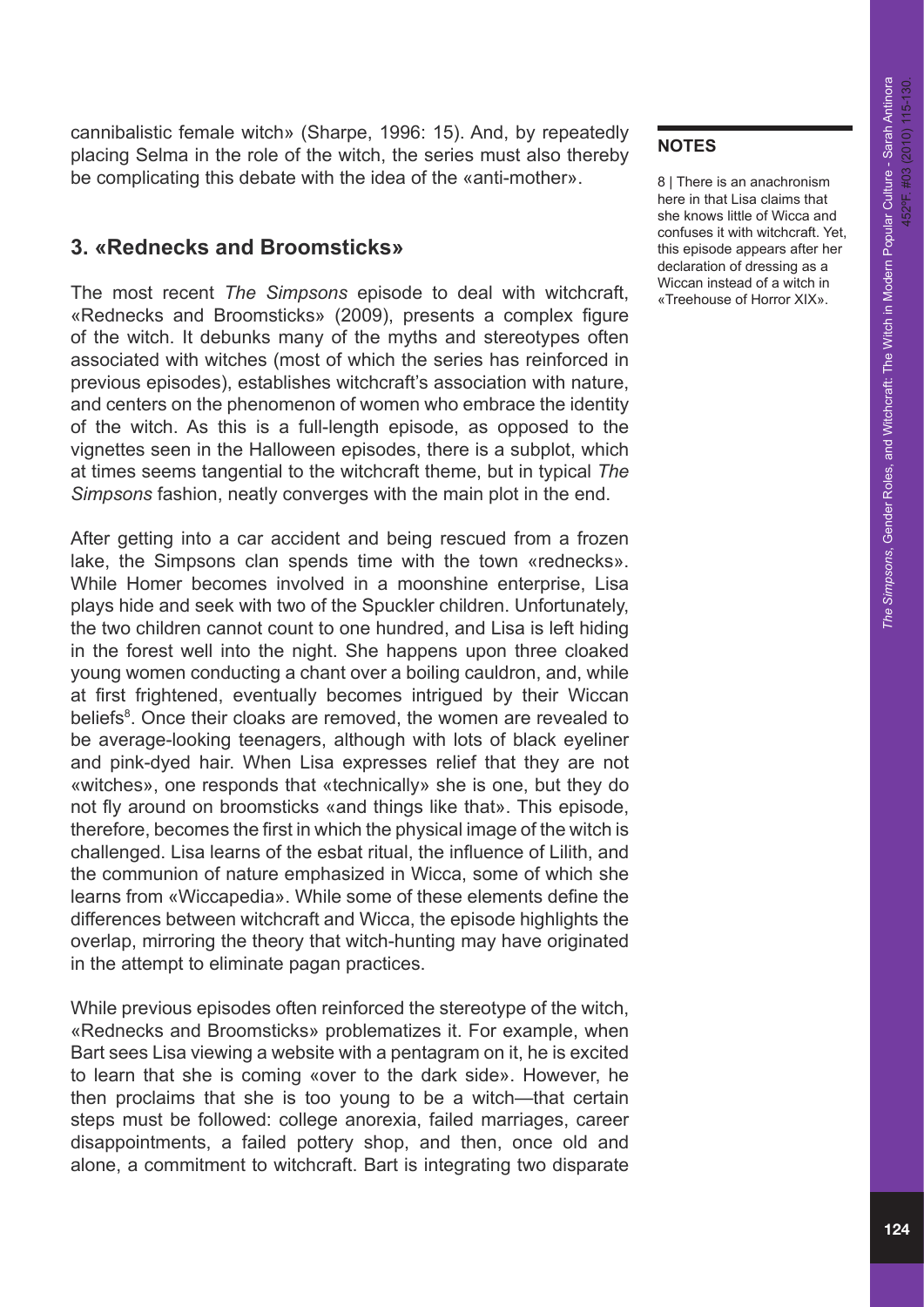figures here: the Early Modern witch being elderly and alone and the modern Wiccan, as a younger woman often associated with New Age stereotypes. And, yet, even in the midst of questioning this construction, Lisa—often portrayed as the enlightened one gleefully plays with this traditional configuration. She dons a cape, uses a ruler as a wand, and proclaims Snowball II to be her familiar (much to his horror). To further highlight the ambivalent nature of these conventions, as Ned sees her frolicking around in her room in her «costume», he declares that he always knew that Buddhism was the gateway to witchcraft<sup>9</sup>. Hence, by this point of the episode, *The Simpsons* has challenged many of the conventions surrounding the construction of the witch—a construction which it has reinforced over the last two decades. The episode proposes that she may not be elderly, ugly, or demonic. And, yet, we as a society also cannot seem to move away from these notions.

For it is in the very next scene in which fear and mob mentality yet again overrule reason. As Lisa is in the midst of being accepted into the coven, in a scene heavily reminiscent of the initiation scene in *The Craft* (1996), the three young witches are arrested. In front of the courthouse, the local television news reporter asks, «Double, double, toil and trouble?» and approaches Patty and Selma. Again, because of the ways in which they resemble the stereotype of the witch, the reporter assumes they are the ones on trial (or at least the victims of some hideous spell). However, it is the three younger girls who proclaim themselves to be witches, examples of «women actively [seeking] a social identity as magic-users» (Purkiss, 1996: 145). Just as Purkiss explains, they are engaging in Wicca as a form of «female agency» (1996: 145). Hence, before the commencement of the trial, the three girls cast a spell to make their persecutors blind, and immediately, characters are shown losing their sight, thereby convincing the town of the validity of the accusations. The evidence presented in the trial is unconvincing, though, with one of the girls declaring, «We're just kids!» and the judge dismisses the case.

However, the townspeople still want justice, and, becoming an angry, torch-carrying mob, again led by Moe, they decide to implement  $17<sup>th</sup>$  century law—the trial by water. Rosen describes the «water ordeal» as «one in which a suspect was trussed up and thrown into a pond to sink, if innocent or swim if guilty» (1991: 19). Note that the contraption is designed to ensure that in both cases the accused woman is removed as a problem, either by being found guilty or through death. Luckily, Lisa solves the mystery just in time, proving that the townspeople had been temporarily blinded by the moonshine her father had dumped into the reservoir. Although Lisa still savors her time with the Wiccans, in that it was the first time she has ever felt «cool», her mother insists that the only witch in her daughter's life will be «*which* boy will marry her». It is this

#### **NOTES**

9 | After an exhaustive journey through world religions, Lisa converted to Buddhism in a 2001 episode. «She of Little Faith» (16 Dec. 2001).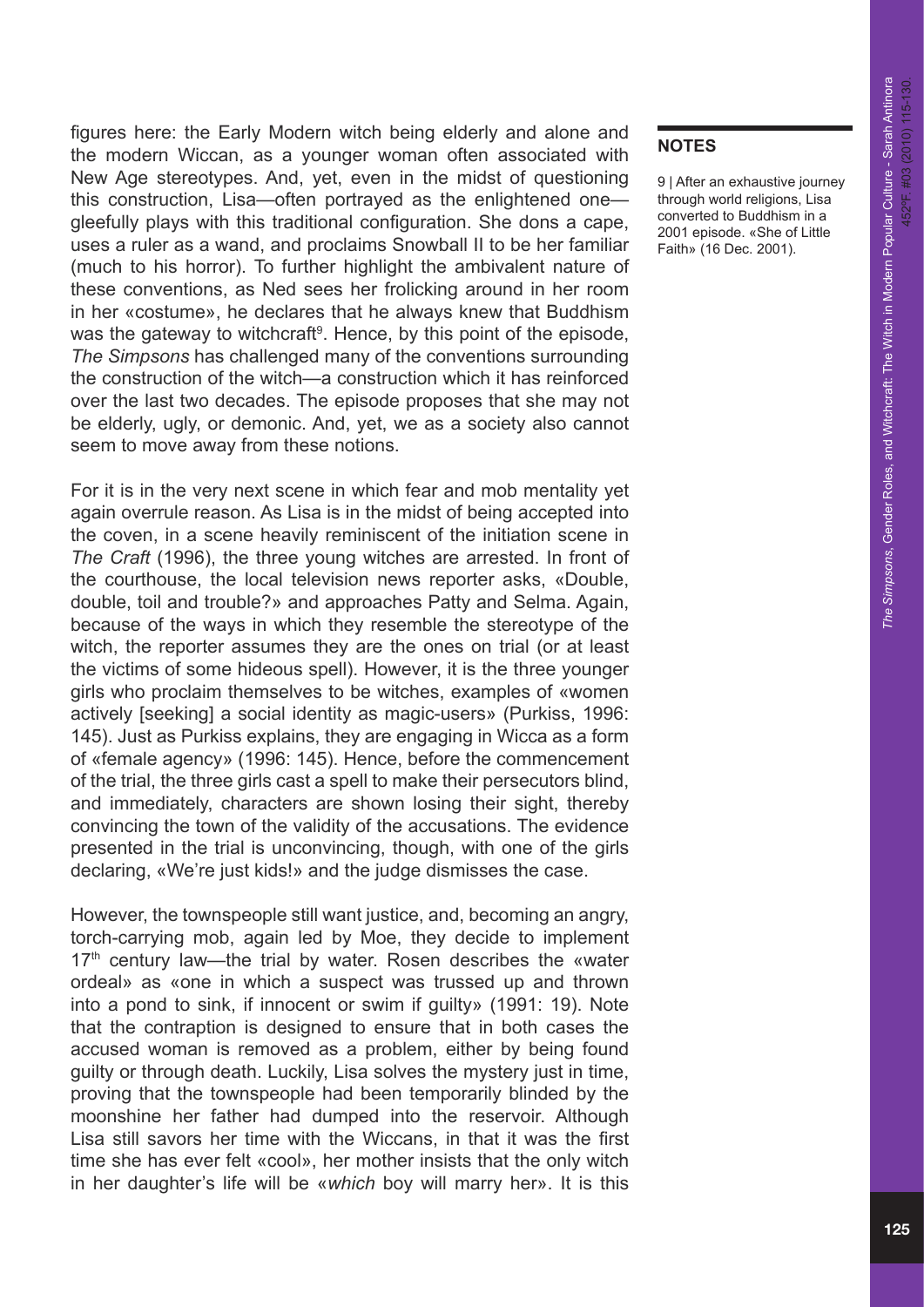juxtaposition that highlights the ambivalence of not only the witch image but the gender expectations for women in modern American culture. While Marge may merely be concerned that her daughter finds a boy to marry, and therefore conform to heteronormative gender roles, Lisa is attempting to assert agency apart from these expectations in conjunction with finding acceptance. As the episode closes to the sounds of Donovan's «Season of the Witch» (1966), with Lisa ice skating alone in pure happiness, it appears that, at least in this episode, feminine roles have not only been challenged but restructured.

## **4. «Lady Macbeth» in «Four great women and a manicure»**

*The Simpsons* has a long tradition of referencing the plays, and particular lines, of Shakespeare. The character of Sideshow Bob recites Shakespearean lines in almost all of the episodes in which he appears, and episode titles include «Much Apu about Nothing» (1996) and «Rome-Old and Julie-Eh» (2007). However, *Macbeth* in particular has been referenced often in the series. This play especially informs the way in which *The Simpsons* constructs the image of the witch, as it is one of, if not the most, influential text determining modern popular culture's idea of witchcraf<sup>10</sup>. In addition to the episode entitled «Double, Double, Boy in Trouble» (2008), the Simpsons family learns of the *Macbeth* curse from Ian McCellan while visiting England in «The Regina Monologues» (2003). However, the series' parody of *Macbeth* in «Four Great Women and a Manicure» (2009) best speaks to this discussion of the witch and the gender implications of its construction.

Marge introduces the tale as «the story of a great woman held back by a not so great husband». The parody takes the form of metatheater, in that the themes and plot of *Macbeth* are mirrored in the characters' production of the play. Marge, as a Lady Macbeth type, is the washer woman for the theater troupe, and the audience is introduced to her with the great line «Out, out, damn spot» as she is washing a costume. Homer has been assigned a small role in the play, as one of the trees, and as an understudy to Sideshow Mel, who has been given the role of Macbeth. However, Marge has greater ambitions for both herself and her husband, and devises a plan to have Homer murder Mel. Yet, once Homer is given the part of Macbeth, theater reviewers still offer more praise for the other actors—first, importantly, being Dr. Hibbard as Banquo. Marge insists that he kill every other actor in turn, so that he—and by extension she—can garner praise and respect. Homer at one point wonders if it wouldn't just be easier to take acting lessons, but instead he gives in to her demands. Eventually, though,

## **NOTES**

10 | A case can definitely be made for the overwhelming influence of *The Wizard of Oz* (1939) as well. However, much of the film's construction of the Wicked Witch is informed by the Early Modern period. Therefore, much of what can be traced to the film actually originated in the Early Modern era, and *Macbeth* along with other Early Modern drama in particular. With the exception of the green skin, perhaps itself influenced by the novelty of color in the film, and the striped socks, the predominant current image of the witch is much more influenced by the times of Shakespeare.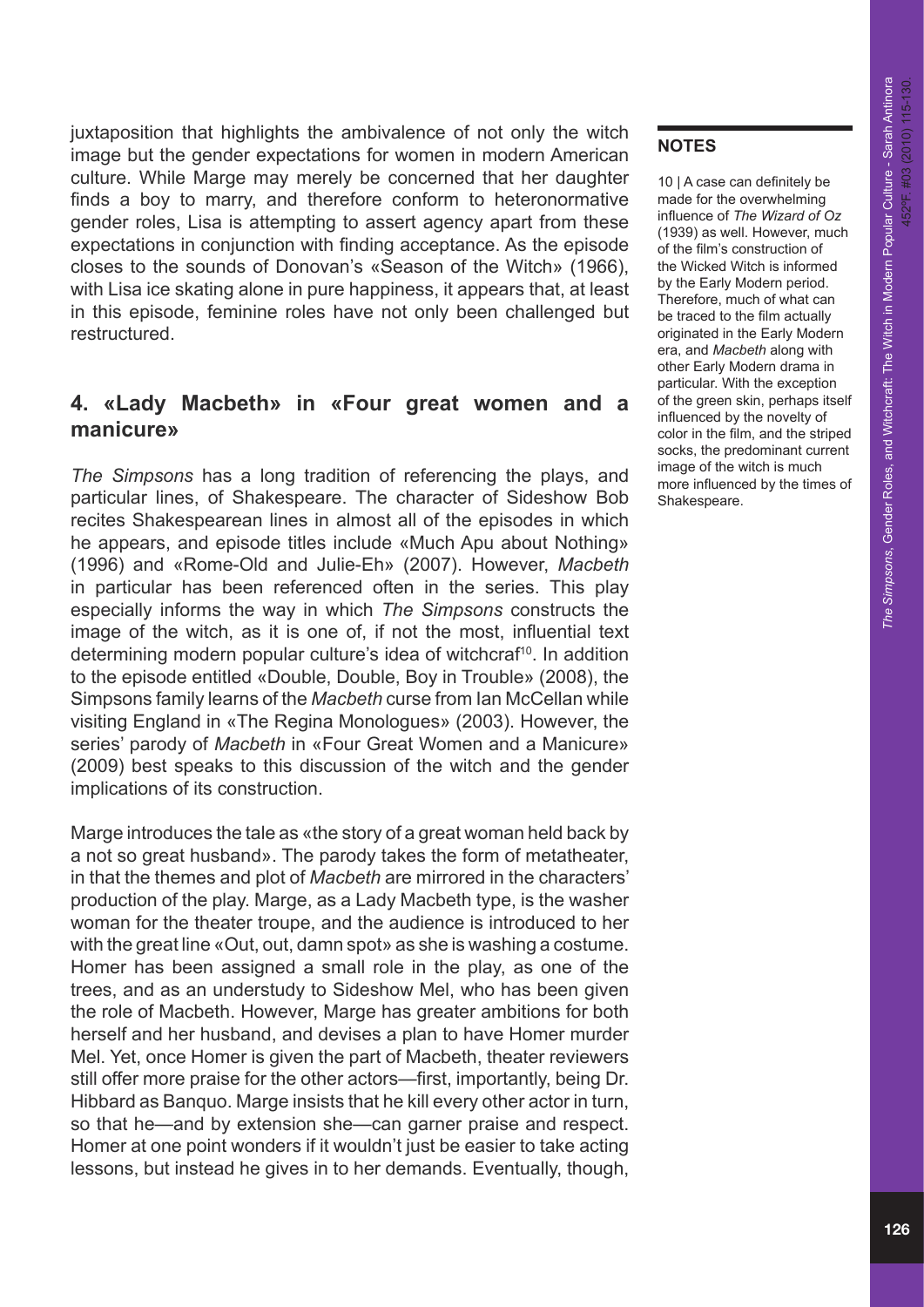her conscience gets to her, and the ghosts of all those whose murders she has caused come to haunt her, resulting in her death. In terms of an analysis of the witch, a curious moment occurs here. As the reader probably knows, the characters of the Simpsons clan all have yellow skin. When Marge sees these phantasms, they emit a blueish hue across the stage, representing their translucency. However, when the frame changes to show Marge on the stage, the blue rays change her normally yellow skin to green—the exact color the series has used to portray every witch in the series' history up to this point. Alone, both onstage and in life, Homer as Macbeth gives the famous «tomorrow and tomorrow» speech, with only his wife's ghost in the audience. Finally proud of him, she insists that he can now play the leads in all of Shakespeare's plays, but as she begins to list them all, Homer shoots himself; he would rather die than have to read more Shakespeare.

While the exploration of the parody of *Macbeth* would be interesting for analysis, it ultimately would not add insight to this particular discussion. However, the juxtaposition between Shakespeare's Lady *Macbeth* and Marge Simpson will illuminate not only the discussion of gender roles and expectations, but their influence on the construction of the witch. As mentioned earlier, the Weird Sisters of *Macbeth* greatly influence the popular modern notion of the witch. It is they whose «beards forbid [Banquo] to interpret» whether they are female or male (1.3.46). It is they who hover over a bubbling cauldron, chanting and creating potions (4.1). It is they who discuss *maleficium* such as «killing swine» (1.3.2) in response to petty slights. Admittedly, there is much ambiguity concerning the witches. Marjorie Garber in her *Shakespeare after All* asks, «Are they male? Female? Real or imaginary? Benevolent or wicked?» (2004: 696). Thus, it has been implied that they are liminal figures. Yet, their ambiguity is at least clarified by the fact that they are physical embodiments of witches. In contrast, there is no more liminal figure in *Macbeth* than Lady Macbeth—and the same can be claimed of Marge Simpson in *The Simpsons*.

Many have linked the ambiguity of the witch figures to Lady Macbeth. Garber states, «I think we can say with justice that those unisex witches…are among other things, dream images, metaphors, for Lady Macbeth herself: physically a woman but, as she claims, mentally and spiritually a man» (2004: 713). However, the connection between the witches and Lady Macbeth is perhaps most convincingly made in Janet Adelman's « 'Born of a Woman': Fantasies of Maternal Power in *Macbeth*». While this essay posits the claim that the ultimate problem in *Macbeth* of masculine vulnerability is solved through the removal of the feminine, it is Adelman's assertion of Lady Macbeth as a witch that is most useful here. She notes that the physical ambiguity of the witches is mirrored psychologically in Lady Macbeth's desire to unsex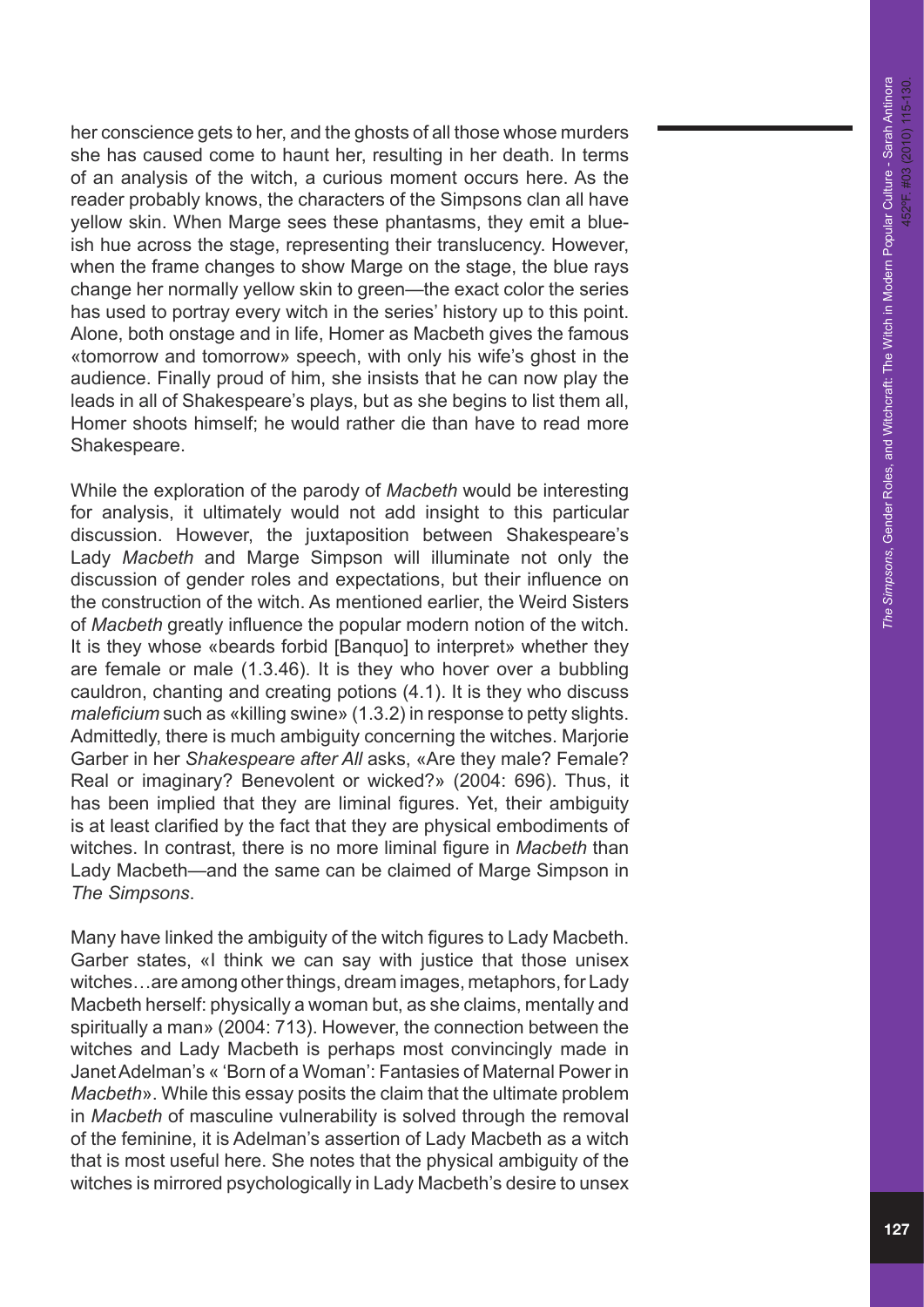herself (1987: 97). She also connects Lady Macbeth's summoning of spirits to «take my milk for gall» (1.5.47) as analogous to the characteristic familiars feeding off the witch (1987: 98). Adelman also notes that while the Weird Sisters are presumed to influence Macbeth's actions, it is actually his wife who has this power both through her words and her threats of emasculation (1987: 100-101). Hence, according to Adelman, the witches are merely a metaphor to enhance the audience's perception of Lady Macbeth as the true witch.

Yet, equally important about the figure of Lady Macbeth—and this is almost impossible to separate out from her association with the witch—is her liminal status. She can clearly not be claimed as feminine, due to her lack (or disruption) of a maternal instinct, her overt ambition for both her husband and by extension herself, and lack of «milk of human kindness» (1.5.16). Yet, she can clearly not be claimed as a man. Instead, she exists in a liminal space in-between the two genders, partaking of both and yet being of neither. For, in the Early Modern construction of the female, lack of conformity to gender expectations can only render one «other»—which in every respect is how the construction of the witch has also been rendered.

However, Marge Simpson's identity as a liminal figure both mirrors and complicates this idea. Henry labels Marge as a «liminal lady», based on Lori Landay's feminist research (2007). He finds that Marge is a metaphor for the contradictory expectations of the female in modern American culture; she exemplifies the ambivalence regarding a woman's role in society. As a married mother of three, working in the domestic sphere, Marge adheres to traditional gender role expectations. Yet, as someone who came of age during the second wave of feminism, she also challenges those expectations<sup>11</sup>. Henry cites her liberation in contemplating an affair, her ability to excel as a police officer, and her insistence that Homer help out more with household duties. However, he also notes that whenever Marge steps out of the traditional female role, although questions might be raised regarding that role, each episode ends with Marge returning to the domestic sphere. Hence, Henry sees her as «the embodiment of the cultural contradictions of contemporary femininity» (2007: 291). On the one hand, American women of the 21<sup>st-</sup>century are encouraged to enter into the public sphere and embody feminist ideals; on the other hand, feminism has become a dirty word and women are still expected to be in control of the household. The issue of how to balance these two opposing but co-existing ideas of the feminine molds many women in modern culture to be liminal figures themselves, with Marge Simpson embodying the ambivalent notions of just what it means to be «female» in contemporary society.

#### **NOTES**

11 | Henry is clear here in asserting that she came of age during the 1970's. Yet, the series is very fluid with its chronology. As the characters do not age, and the series has been on the air for two decades, inconsistencies have arisen regarding age. Did Homer and Marge attend the prom in 1974 as stated in «The Way We Was» (1991) , but not get married until after the age of Nirvana and Melrose Place as seen in «That 90's Show» (2008).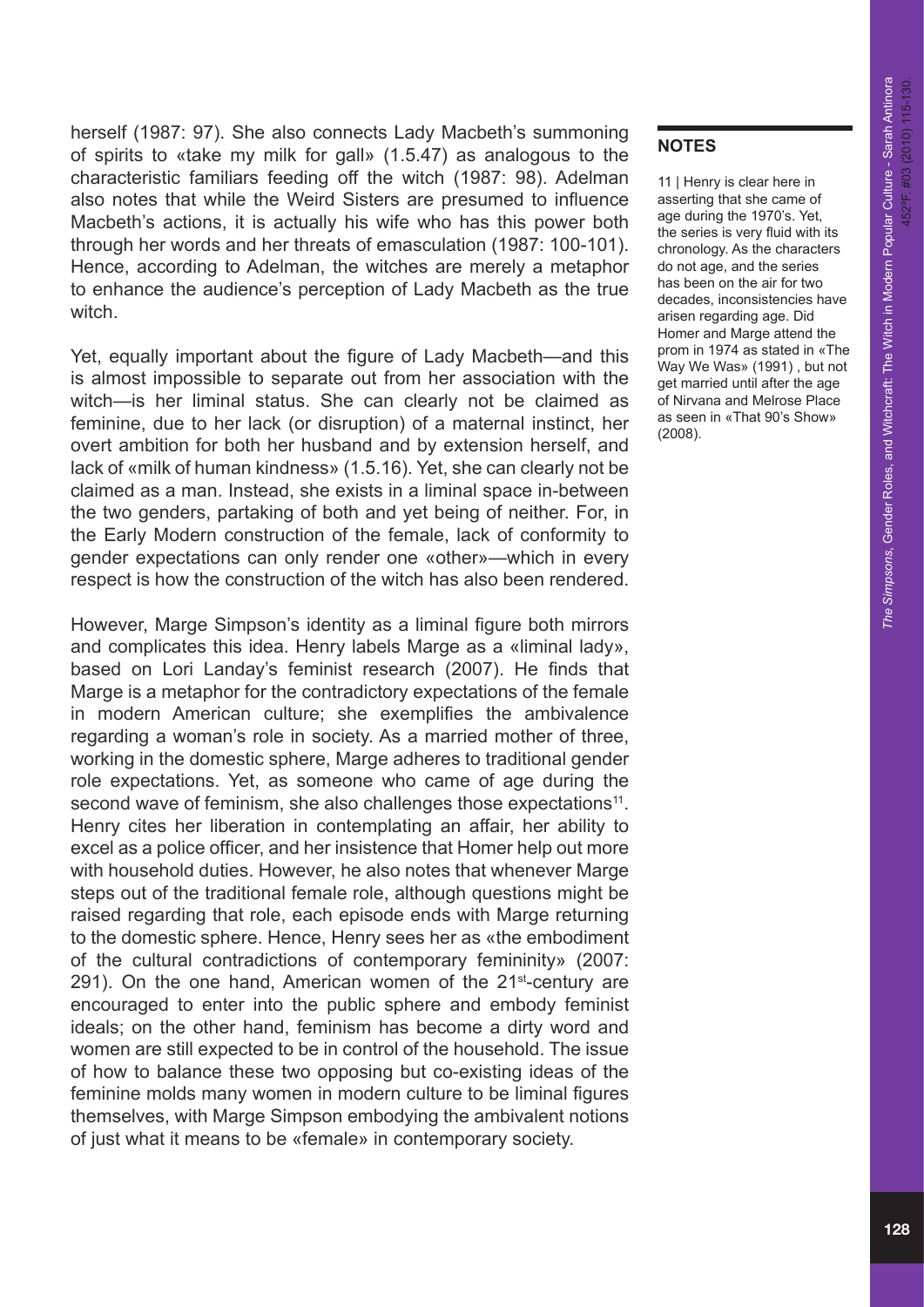Therefore, when the viewer witnesses Marge Simpson portraying the figure of Lady Macbeth, a plethora of conflicting but contemporaneous reactions occur. We can count both of these fictional ladies as liminal, but see that they are constrained by ideas of gender from different time periods. However, we can also understand that there is still something «evil» about a woman attempting to control her husband, especially for the sake of ambition. And, if Marge (as Lady Macbeth) is also portrayed as a witch, then the impact of gender on the modern construction of the witch is still as essential as it was in the Early Modern construction.

I would like to end by returning to Lisa's question posed at the beginning of this project: Why is it that when a woman is confident and powerful, they call her a witch? As seen in this discussion, there are many proposed answers to this question in regards to how the witch was constructed for the Early Modern period. These theories range from socio-economic status to anxieties concerning motherhood and from gender role expectations to notions of identity and agency. What an analysis of the witch in *The Simpsons* has shown is that those very issues still construct the figure of the witch in modern popular culture, because much of how the witch is defined is closely related to how we define «woman».